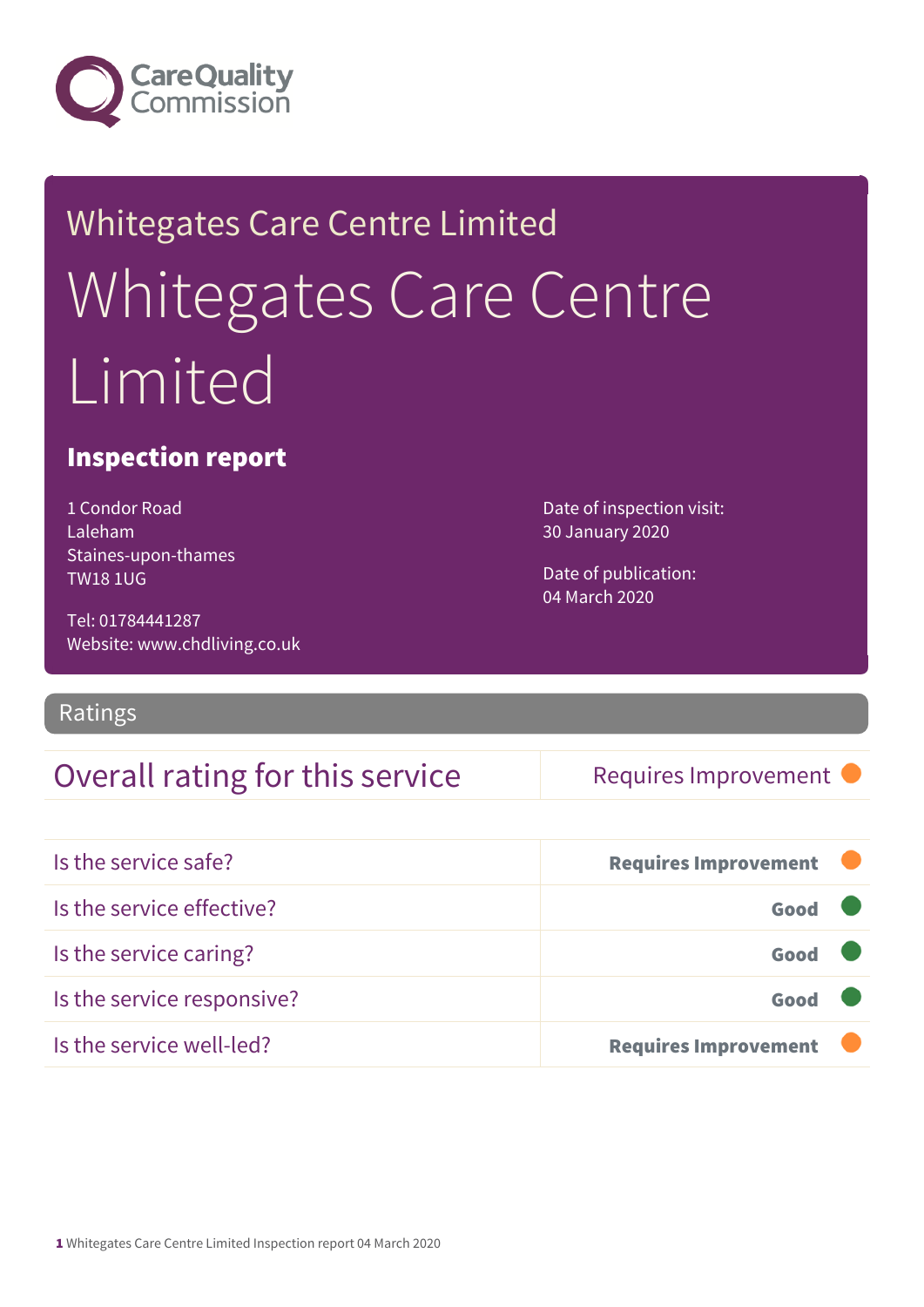### Summary of findings

### Overall summary

#### About the service

Whitegates Care Centre is a 'care home' providing personal and nursing care for up to 51 people. At the time of our inspection 40 people were living at the service, a number of whom were living with dementia.

#### People's experience of using this service and what we found

People told us they felt safe living at the home. We observed that people were kept safe as most staff knew people and understood their needs. The service did use a number of agency staff and had been open and honest about recruitment problems. Some people felt the use of agency staff had some effect on the continuity of care. We have issued a recommendation.

People's medicines were stored and administered safely, and infection control practices were followed. Staff understood how to protect people from harm and knew when to report any abuse. People's risks were identified, and staff acted to address any known risks. Appropriate recruitment checks were carried out to ensure staff were suitable to support people in the home. Incidents and accidents were recorded and analysed for any trends to prevent future incidents such as falls.

People were supported to maintain good health and they had access to relevant healthcare professionals when they needed them. People received good care around any pressure sores or wound care and staff followed advice given by the nurses or healthcare professionals.

People had a varied and balanced diet and said they enjoyed the food. Staff were knowledgeable about people's likes, dislikes and allergies with food.

We identified a concern around levels of fluid being provided to people in their rooms. On a few occasions daily fluid charts had gaps in recording which meant it appeared that those people had less fluid each day than the total amount needed or recommended for them. We did not observe any direct incidents of dehydration on the day of inspection. We did observe one person who had two jugs of water from the previous two days and no fresh water for the day in their room. The registered manager sent us examples of fluid being recorded following the inspection to show this concern had been acted on. We have issued a breach of regulation around this concern.

People told us they were supported by caring staff that respected their equality, diversity and privacy. Staff also supported people to be independent and achieve goals. People were supported by staff to have access to health and social care professionals.

People had access to a variety of daily activities. Staff also conducted one to one sessions with people who chose not to take part or who were cared for in bed. People also had the opportunity to go out into the community either as a leisure activity with staff or a personal trip with family.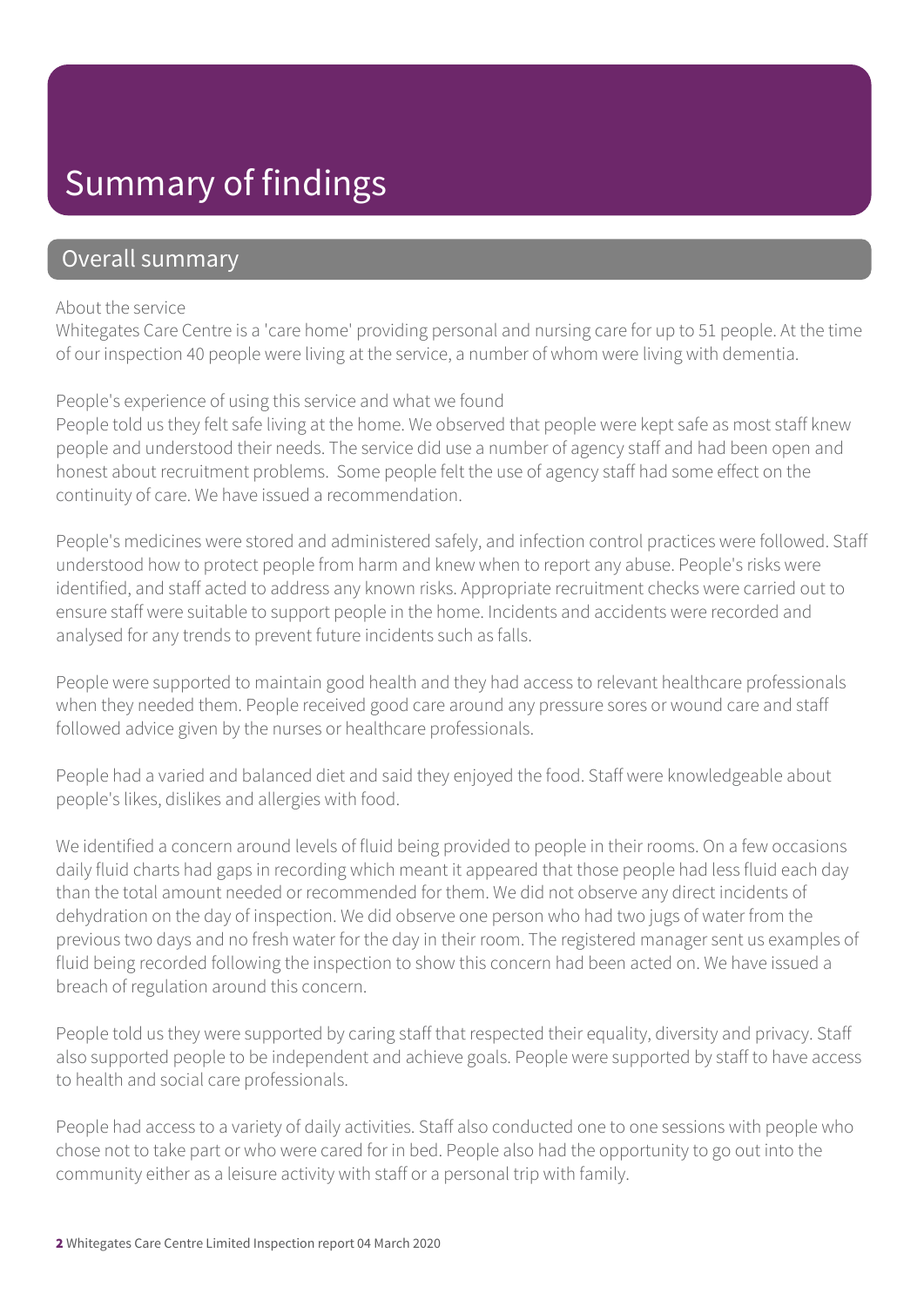There was a complaints procedure in place for management to investigate any concerns and implement measures to prevent any future incidents.

People were supported to have maximum choice and control of their lives and staff supported them in the least restrictive way possible and in their best interests; the policies and systems in the service supported this practice.

We identified some shortfalls with the quality of the audit process. Despite previous issues being raised with the recording of fluids, quality checks had failed to ensure improvements had been maintained to identify gaps in recording for people's daily fluids which we identified on inspection. We have made a recommendation for the provider to ensure quality checks are consistent.

People, relatives and staff told us that overall, they were happy with the management of the service. Feedback received for the service from relatives and healthcare professionals had been positive.

For more details, please see the full report which is on the CQC website at www.cqc.org.uk

#### Rating at last inspection

The last rating for this service was Good (published 02 February 2019). Since this rating was awarded the provider has altered its legal entity. We have used the previous rating to inform our planning and decisions about the rating at this inspection.

Why we inspected

This was a planned inspection based on the previous rating.

Follow up

We will continue to monitor information we receive about the service until we return to visit as per our reinspection programme. If we receive any concerning information we may inspect sooner.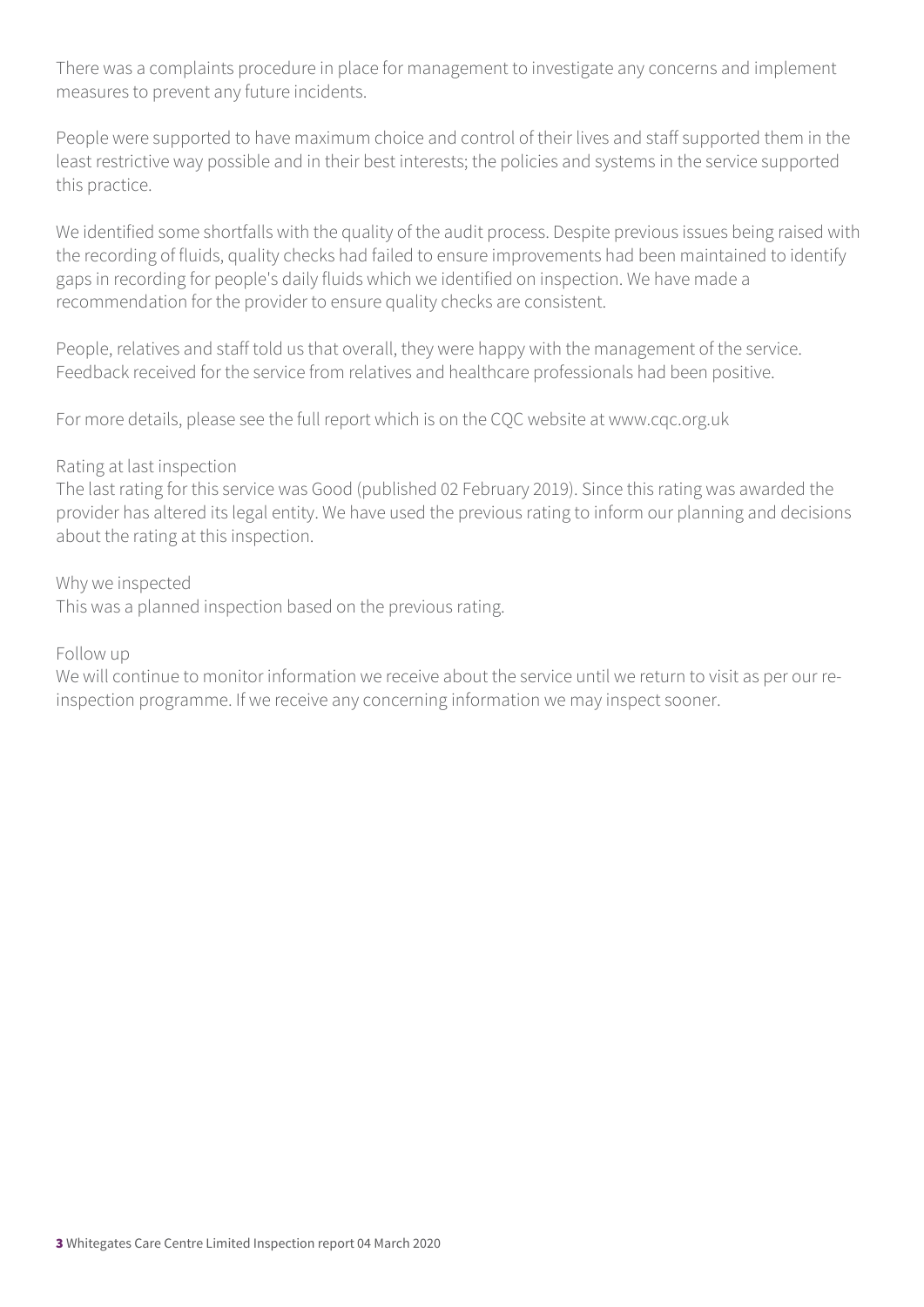### The five questions we ask about services and what we found

We always ask the following five questions of services.

| Is the service safe?                          | <b>Requires Improvement</b> |
|-----------------------------------------------|-----------------------------|
| The service was not always safe.              |                             |
| Details are in our safe findings below.       |                             |
| Is the service effective?                     | Good                        |
| The service was effective.                    |                             |
| Details are in our effective findings below.  |                             |
| Is the service caring?                        | Good                        |
| The service was caring.                       |                             |
| Details are in our caring findings below.     |                             |
| Is the service responsive?                    | Good                        |
| The service was responsive.                   |                             |
| Details are in our responsive findings below. |                             |
| Is the service well-led?                      | <b>Requires Improvement</b> |
| The service was not always well-led.          |                             |
| Details are in our well-Led findings below.   |                             |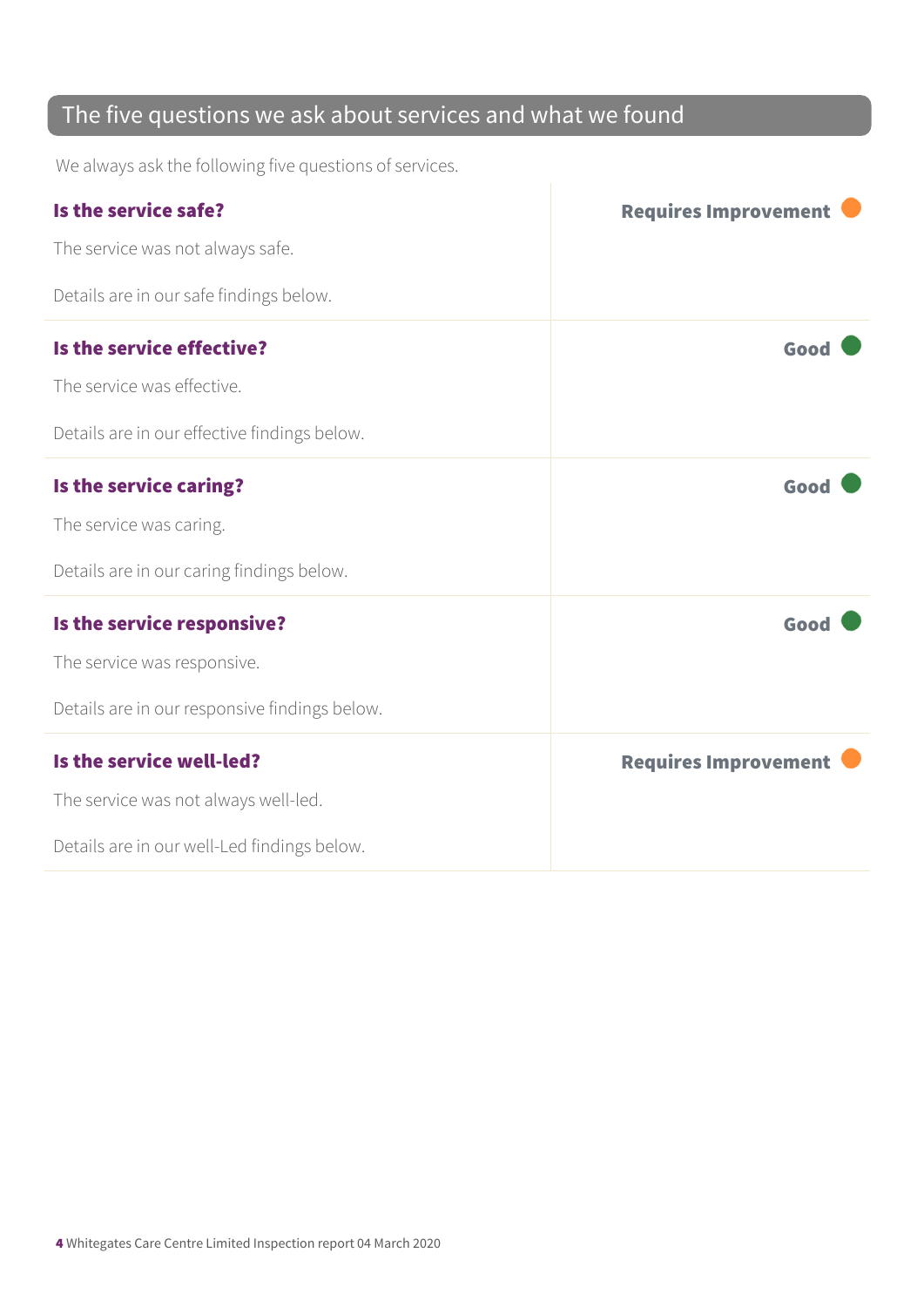

# Whitegates Care Centre **Limited**

Detailed findings

### Background to this inspection

#### The inspection

We carried out this inspection under Section 60 of the Health and Social Care Act 2008 (the Act) as part of our regulatory functions. This inspection was planned to check whether the provider was meeting the legal requirements and regulations associated with the Act, to look at the overall quality of the service, and to provide a rating for the service under the Care Act 2014.

#### Inspection team

Three inspectors, a specialist nursing advisor and an expert by experience carried out the inspection. An Expert by Experience is a person who has personal experience of using or caring for someone who uses this type of care service.

#### Service and service type

Whitegates Care Centre Limited is a 'care home'. People in care homes receive accommodation and nursing or personal care as single package under one contractual agreement. CQC regulates both the premises and the care provided, and both were looked at during this inspection.

The service had a manager registered with the Care Quality Commission. This means that they and the provider are legally responsible for how the service is run and for the quality and safety of the care provided. The registered manager was not at the home on the day of inspection. We were supported during the inspection by the home's deputy manager and regional manager.

#### Notice of inspection

This inspection was unannounced.

#### Before the inspection

We did not ask the provider to complete a provider information return (PIR). This is information providers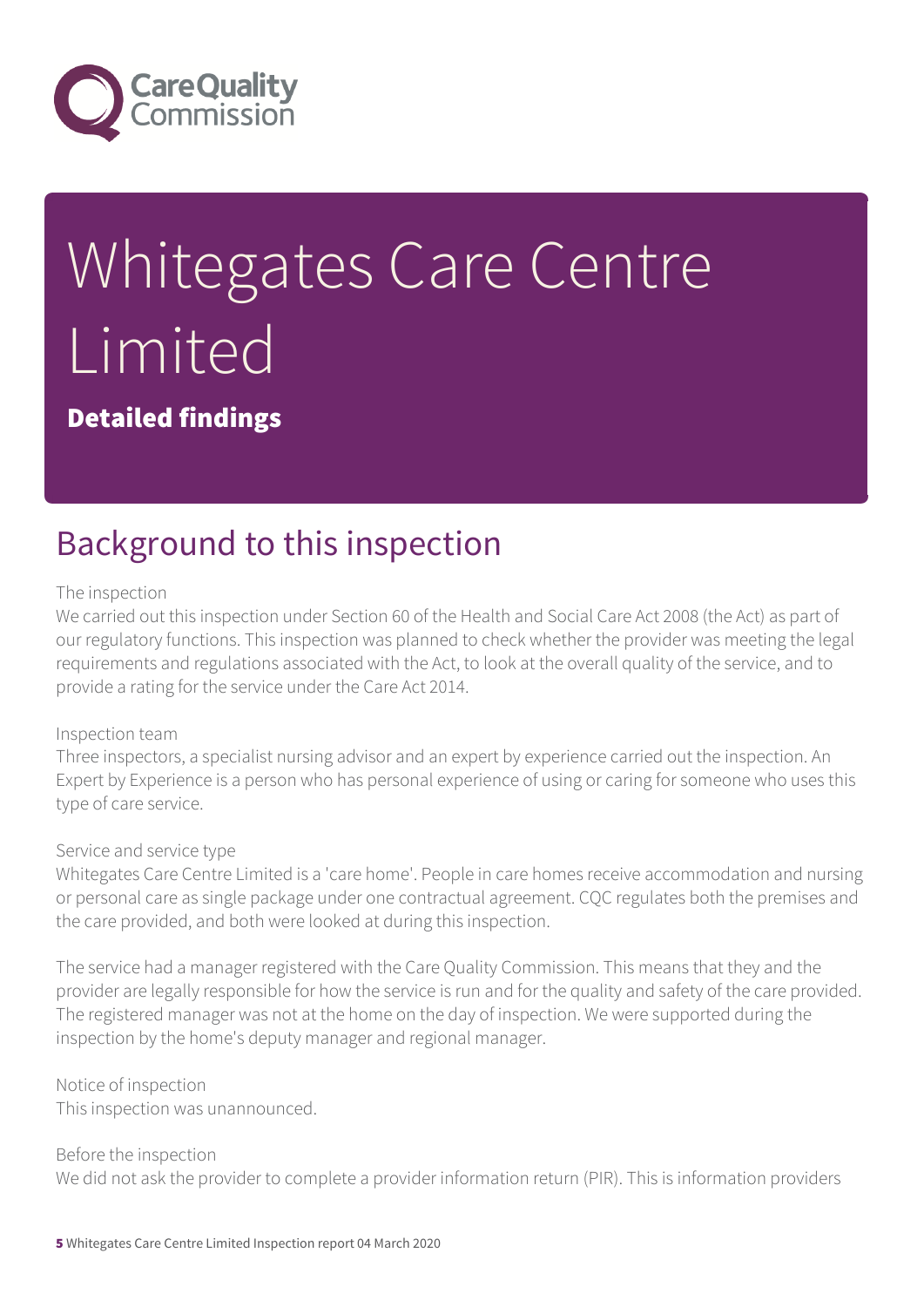are required to send us with key information about their service, what they do well, and improvements they plan to make.

We reviewed the evidence we had about the service. This included any notifications of significant events, such as serious injuries or safeguarding referrals. Notifications are information about important events which the provider is required to send us by law.

#### During the inspection

We spoke with eight people who lived at the home, six relatives and one visiting professional. We spoke with eight staff including the regional manager, the deputy manager, the chef, care staff and housekeeping staff.

We looked at care records for six people, including their assessments, care plans and risk assessments. We checked six staff files, medicines management and recording, accident and incident records, quality monitoring checks and audits.

#### After the inspection

The registered manager sent us further information by email as they were not present on the day of inspection. We liaised with the registered manager to obtain information relating to the day of inspection.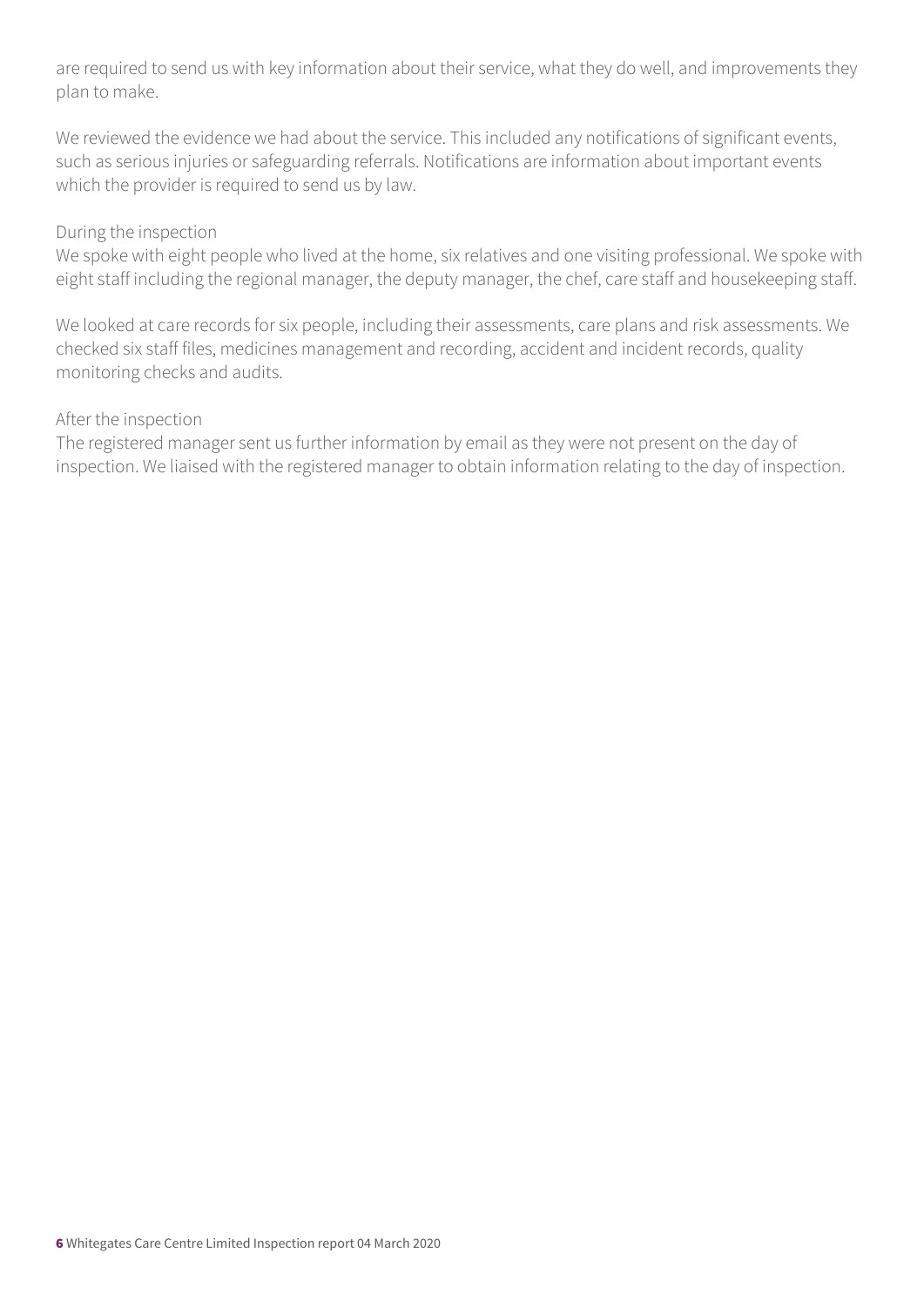### Is the service safe?

# Our findings

Safe – this means we looked for evidence that people were protected from abuse and avoidable harm.

At the last inspection this key question was rated as good. At this inspection this key question has deteriorated to requires improvement.

Requires improvement: This meant some aspects of the service were not always safe and there was limited assurance about safety. There was an increased risk that people could be harmed.

Assessing risk, safety monitoring and management

- People who were cared for in bed did not always have enough to drink. One person who was required to have their fluid intake monitored was observed by us to have two jugs of water dated for the previous two days. They did not have a jug of water for the current day, which meant they did not have any fresh water available to them in their room. A relative told us they felt [person] had become dehydrated. This was raised with the nurse who apologised to the family and obtained a fresh jug of water.
- Food and fluid charts had not been consistently filled in leaving people at risk of dehydration. Three people's fluid charts had gaps in recording how much people had drunk during the day. There were no clear totals set for people or a consistent record of how much a person had to drink which meant staff did not know if they needed to encourage people to drink more to avoid dehydration. This was raised with the nurse who agreed the fluid charts should be filled in better by staff and that they had constantly reminded staff about ensuring they were filled in.
- Following the inspection, the registered manager sent us examples of fluid charts that had been completed for a period of four days after the inspection. This offered assurances that people were no longer at risk of dehydration. We will check at the next inspection this has been maintained.

The failure to ensure risk had been managed in relation to fluids provided to people is a breach of Regulation 12 of the Health and Social Care Act 2008 (Regulated Activities) Regulations 2014.

- In other areas risk assessments were up to date and reviewed when required. Staff had a good understanding of people's risk and knew how to mitigate them. For example, one person was at risk of sore skin, staff ensured they consistently had the correct pressure relief available. Staff had a good knowledge of why this was needed, and the information was clearly recorded.
- Fire doors and systems were regularly checked to ensure they were in good working order. Regular fire drills took place. People have individual personal evacuation plans (PEEPS) which detailed the evacuation procedure based on each person's needs.
- Utilities and equipment were regularly checked and serviced to make sure they were safe to use. This included hoists, wheelchairs, adapted baths and fire extinguishers.

#### Staffing and recruitment

● People were positive about the way staff supported them. However, people felt there was a lack of continuity with staff due to the use of different agency staff. A person told us, "We are having a lot of changes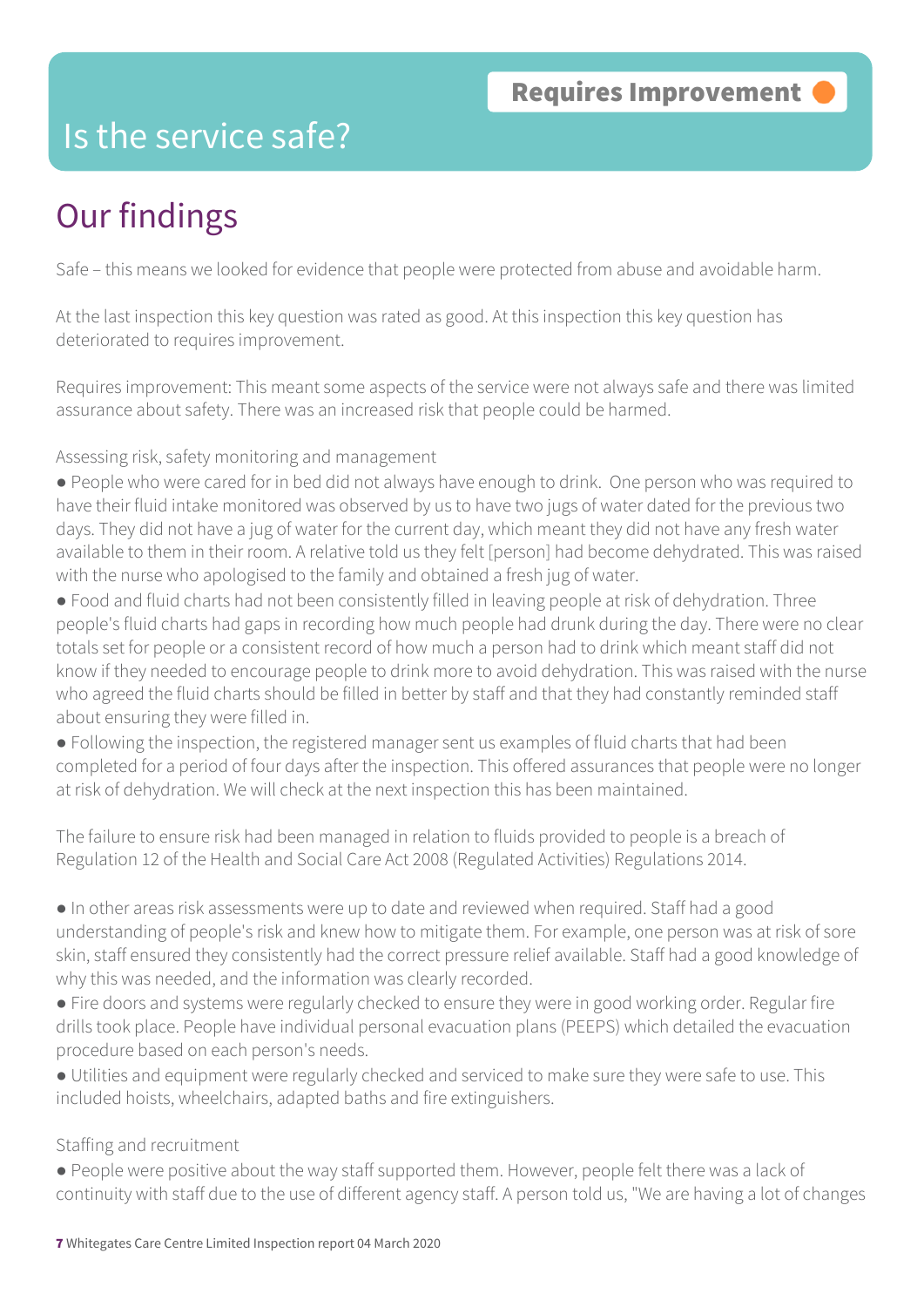at the moment with all the agency staff. I like to have the same ones if possible. That's the main thing." A staff member told us, "It does affect things [use of agency staff] because there is no continuity of care."

● The regional manager and nominated individual had been open and honest about the difficulties they had with recruiting additional permanent staff. Incentives had been offered to staff such as accommodation support, financial rewards for continued employment and progression to senior roles to encourage staff.

● The provider used a dependency tool to ensure safe levels of staff had been used. We checked staffing rota's which indicated staffing levels had been maintained at a safe level to be able to meet people's needs. We observed on the day of inspection that people were seen in a timely manner by staff when they asked or pressed their call bells.

● People's dependency levels were regularly reviewed and recorded to ensure staffing had been based on accurate up to date information. We observed this had been recorded within people's electronic care files.

● Overall staff felt they worked well as a team and there were enough on duty to meet people's needs. However, certain times of the day staff said were busier and additional staff would help. One staff member told us, "Yes, enough staff, we know everyone and their needs." Another staff member told us, "If you work as a team, yes, but it can be a problem in the morning because everybody wants to get up at the same time."

● Staff were recruited safely. This meant people were supported by staff who were of good character and suitable to work in a care setting. Checks were done on applicants before they were offered employment. These checks included checks with the Disclosure and Barring Service (DBS). The DBS inform potential employers of any previous convictions or cautions a person has.

We recommend the provider considers the use of regular agency staff where possible to help ensure continuity of care.

Systems and processes to safeguard people from the risk of abuse

- Staff received safeguarding training and had access to a whistle blowing policy. A staff member told us, "I have attended safeguarding training. I would report anything to the manager and there are numbers to call for the local council if I need to report it further."
- Staff knew how to safeguard people from abuse and were confident to raise any concerns they had. The provider had an up-to-date safeguarding policy in place.

### Using medicines safely

- People received their medicine on time by staff who were trained to administer it as prescribed. Staff administered medicines discreetly and explained to people what each medicine was for and the importance of taking it.
- Prescribed creams were used as directed and there was guidance on their administration available for staff. Medicine was stored securely and in line with manufacturer's instructions.

● Medication administration records (MARs) were in place and had been fully completed. We checked seven MAR charts, and all had been completed correctly with no gaps and captured the required information so that the medicines could be administered to people safely. MAR charts had also been checked daily by a nurse to ensure accuracy was maintained.

● People who received their medicines covertly (without their knowledge of consent) had guidance in place to assist staff. Covert medication forms had been signed by a GP and Pharmacist.

### Preventing and controlling infection

- People told us the home was kept clean, and regular checks were carried out to ensure the cleanliness was maintained. A person told us, "They clean it every day." A relative told us, "It's always clean and tidy when I visit, there are always people around the home cleaning, they do seem to take pride in it."
- People were protected from the risk of infection by effective infection control procedures being in place.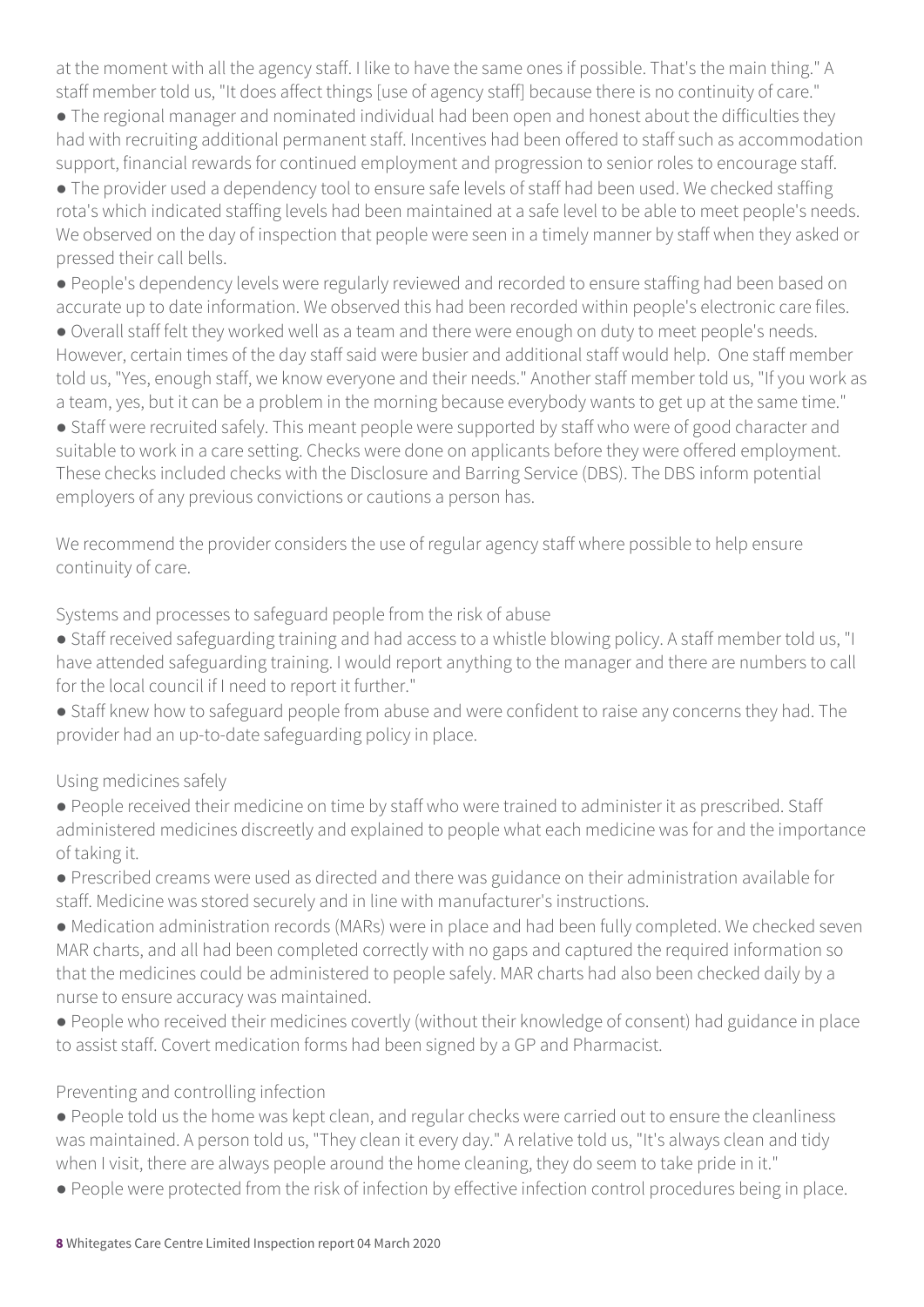The provider employed domestic staff who worked in the home and maintained a clean and tidy home.

● Staff received infection control and food hygiene training. They had access to personal protective equipment such as disposable gloves and aprons, and cleaning materials. We observed staff using protective equipment throughout the day. We also observed staff washing their hands having assisted a person with personal care.

Learning lessons when things go wrong

● The provider had a system in place to check incidents and understood how to use them as learning opportunities to try and prevent future occurrences. The regional manager told us that the registered manager would complete a review and identify any action points. This would then be followed up by the regional manager who said, "[The registered manager] is very good and on top of things. Usually when I call to ask about any incident she has already actioned it and provided an outcome."

• The regional manager told us they had learned lessons and developed actions around the management of falls. For example, one person who had several falls in a month was referred to the GP for further investigation. Their medication was reviewed and changed which stopped the falls from happening. We also saw evidence that people been seen by the falls team. People had crash or sensor mats in place as they had been identified as being at risk of falls.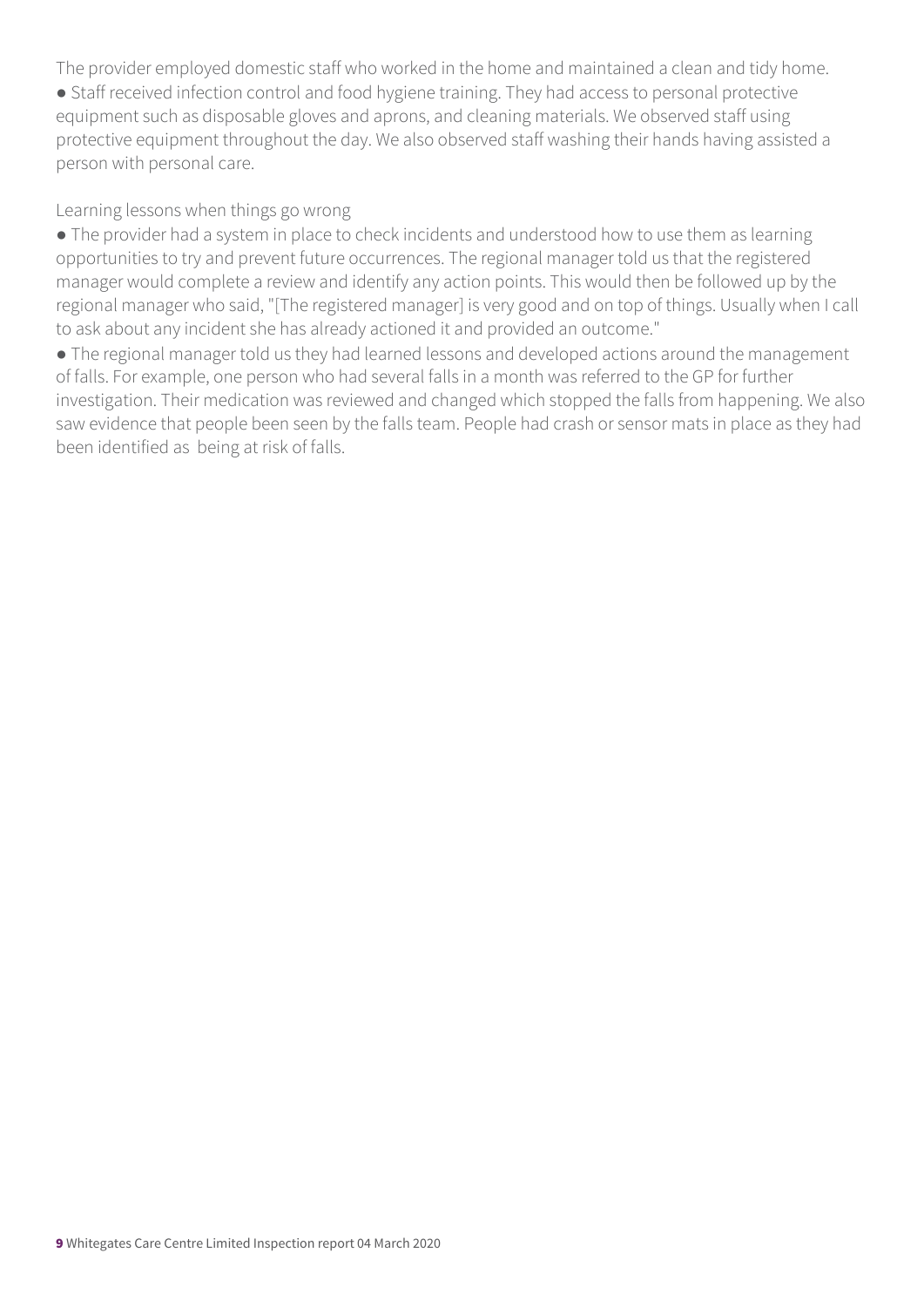### Is the service effective?

# Our findings

Effective – this means we looked for evidence that people's care, treatment and support achieved good outcomes and promoted a good quality of life, based on best available evidence.

At the last inspection this key question was rated as good. At this inspection this key question has remained the same.

Good: This meant people's outcomes were consistently good, and people's feedback confirmed this.

Supporting people to eat and drink enough to maintain a balanced diet

- People said they enjoyed meal times. One person told us, "The food is lovely. The chef cooks it perfectly." Another person told us, "The food is excellent. It is always nicely presented and edible."
- People were offered choices with their meals. We observed people in the dining room and people in their rooms being shown show plates of food, so they could make a choice with the options presented to them. We observed staff speaking to people about the food to take on board people's views and opinions which assisted to create happy lunch environment.
- Both care staff and kitchen staff were aware of people's dietary needs. There were good levels of communication between staff to ensure people's preferences were adhered to. One staff member stated to the kitchen staff that [person] enjoys a lot of extra sauce on their lunch. The carer told us that having the extra sauce encouraged the person to eat more and maintain a healthy weight.

Assessing people's needs and choices; delivering care in line with standards, guidance and the law

- The registered manager and/or deputy manager met each person before they moved into the service. This was to establish the care needed and to ensure the service could meet the person's needs.
- Care plans showed people's needs had been assessed and planned for. Guidance and direction were provided for staff on how to meet those needs. Staff used nationally recognised tools to assess nutritional risks, pressure ulcers and falls risks.
- Care plans were reviewed monthly. This meant the person's assessment, care, support plan, wishes and choices were re-visited and updated.

Staff support: induction, training, skills and experience

- When staff started working at the service they underwent an induction. This process included showing them around the service, fire procedures, health and safety requirements and reading people's individual support plans.
- Staff had completed mandatory training. This included training in areas such as safeguarding, mental capacity, infection control, equality and diversity, dementia awareness, nutrition and hydration and moving and handling.
- Staff felt that although they had completed mandatory training they felt they needed some additional training to manage challenging behaviours. Staff told us they support people in the home who have displayed challenging behaviour and they would like more support on how to deal with those situations. A staff member told us, "I have been hit [by person] before. I'd like more training on how to support that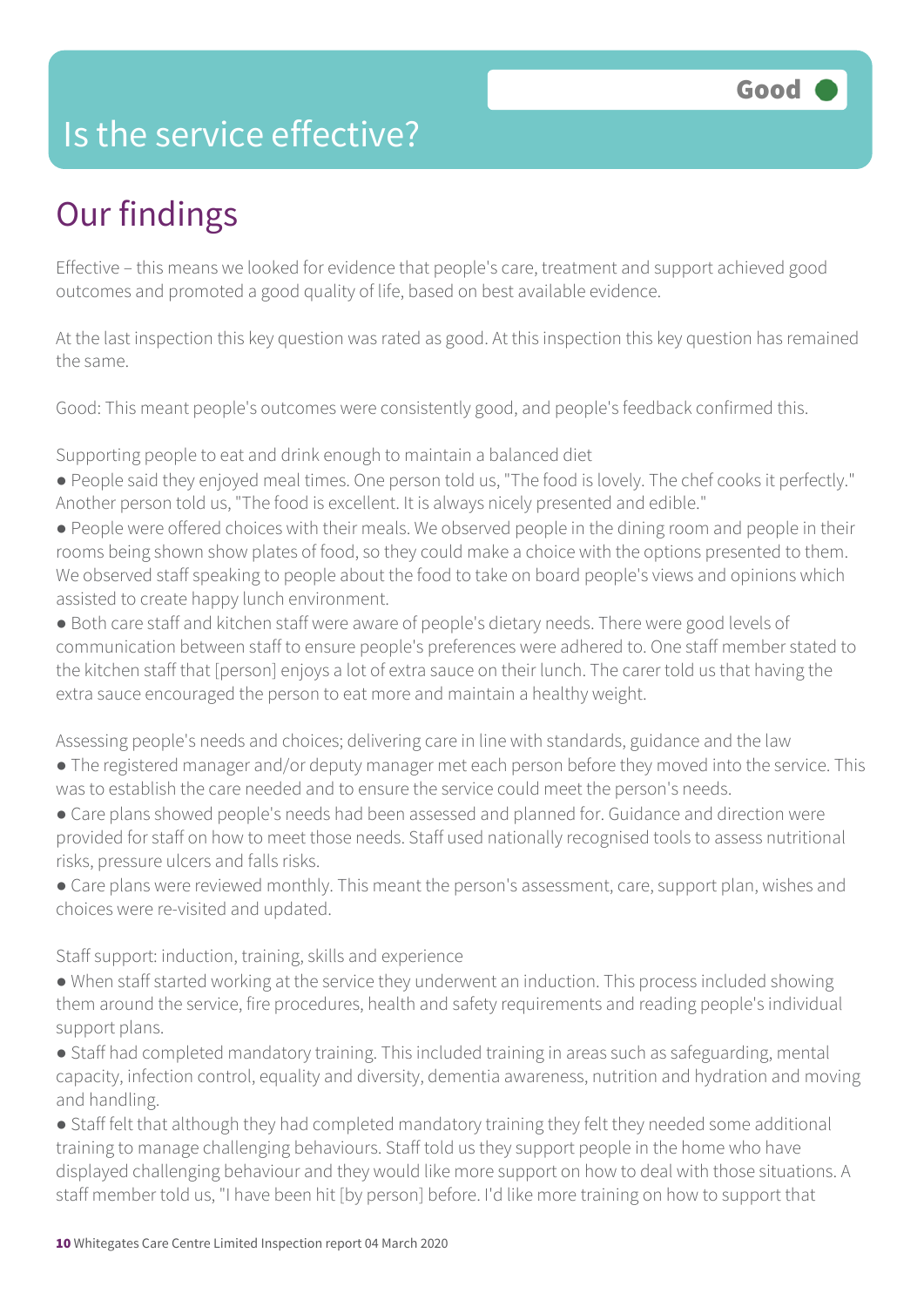person." The regional manager told us that staff had completed the mandatory dementia awareness training and now in addition, to support staff, extra training had been booked for staff to receive 'Dementia/Communication – Distress Awareness' training'.

● Staff had received regular supervision with the management team. This enabled staff to have dedicated time to discuss anything they required with a senior manager. A staff member told us, "I think it's every six to eight weeks {supervisions]. I find these useful. "The good thing with [Deputy Manager] is that she is very approachable, and she does listen."

Staff working with other agencies to provide consistent, effective, timely care; Supporting people to live healthier lives, access healthcare services and support

●The provider had clear systems and processes for referring people to external services. This allowed effective information sharing and continuity of care. Where referrals were needed, this was done in a timely manner. For example, we saw from people's records they had access to GP, dental and mental health services as and when required.

● People were supported to receive coordinated care when they used or moved between different services. This included nurses passing on important information when a person was admitted to hospital.

● People were supported by staff to maintain good oral hygiene. People had an oral healthcare assessment which was regularly reviewed and updated within their care plan. People had been referred to a dentist as and when any further treatment or support was required. One person had a note in their assessment to state lip balm should be applied if they had a dry mouth. We saw from this person's daily notes that staff had been ensuring this was done.

● Professionals complimented staff and told us staff followed their advice and sought further guidance when needed. One professional told us, "When I come here I do get welcomed. They can give me a copy of the care plan and the risk assessments. From my point of view there is a warm welcome and staff appear to know what they are doing."

Adapting service, design, decoration to meet people's needs

● The premises and environment were designed and adapted to meet people's needs. Corridors were wide enough for easy wheelchair access. There was an improvement plan in place to enhance the accommodation and communal areas. For example, corridor areas and lounges had recently been painted. The provider had recognised areas where old furniture needed replacing.

● There were adaptations to support people's needs such as clear signage to identify key areas for people living with dementia. Further improvements had been identified to improve the experience for people living with dementia.

● People's rooms had been decorated and made personal to them. We saw that people had personalised their rooms with things that meant something to them such as pictures of family members. Staff actively encouraged people to make the home their own.

Ensuring consent to care and treatment in line with law and guidance

The Mental Capacity Act 2005 (MCA) provides a legal framework for making particular decisions on behalf of people who may lack the mental capacity to do so for themselves. The Act requires that, as far as possible, people make their own decisions and are helped to do so when needed. When they lack mental capacity to take particular decisions, any made on their behalf must be in their best interests and as least restrictive as possible.

People can only be deprived of their liberty to receive care and treatment when this is in their best interests and legally authorised under the MCA.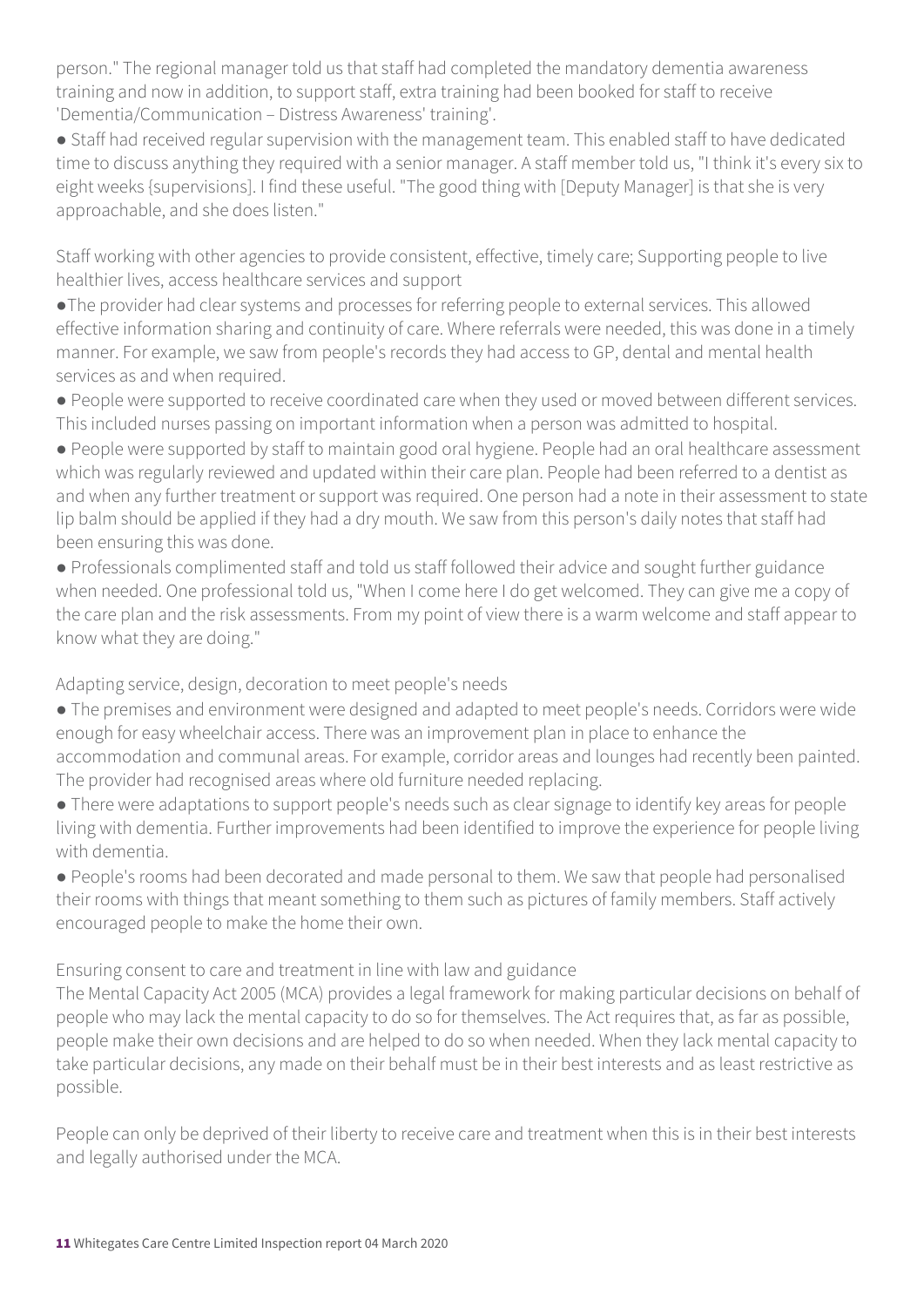In care homes, and some hospitals, this is usually through MCA application procedures called the Deprivation of Liberty Safeguards (DoLS).

We checked whether the service was working within the principles of the MCA and whether any conditions on authorisations to deprive a person of their liberty had the appropriate legal authority and were being met.

● People told us staff always asked for their consent and that they were happy before supporting them. We observed staff consistently asked for consent before helping people. Staff we spoke with had a good understanding of the principles of the MCA and people were supported wherever possible to make their own decisions. A staff member told us, "It's about making sure they have a choice, making sure they have the right information to decide what they want, where they can."

● When people lacked mental capacity, the registered manager had ensured that decisions were made in each person's best interests. This included consulting with relatives and healthcare professionals when a significant decision needed to be made about the care provided. For example, one person did not have capacity to decide around having their medication. A best interest decision was made in conjunction with the GP, Pharmacist and the registered manager that covert medication would be used as this person's health would deteriorate without the medicine.

● Where a decision had been made to restrict a person's liberty DoLS applications had been made. Applications had been submitted to the local authority. The registered manager sent us a tracker to show that all the DoLS applications had been reviewed or renewed where required.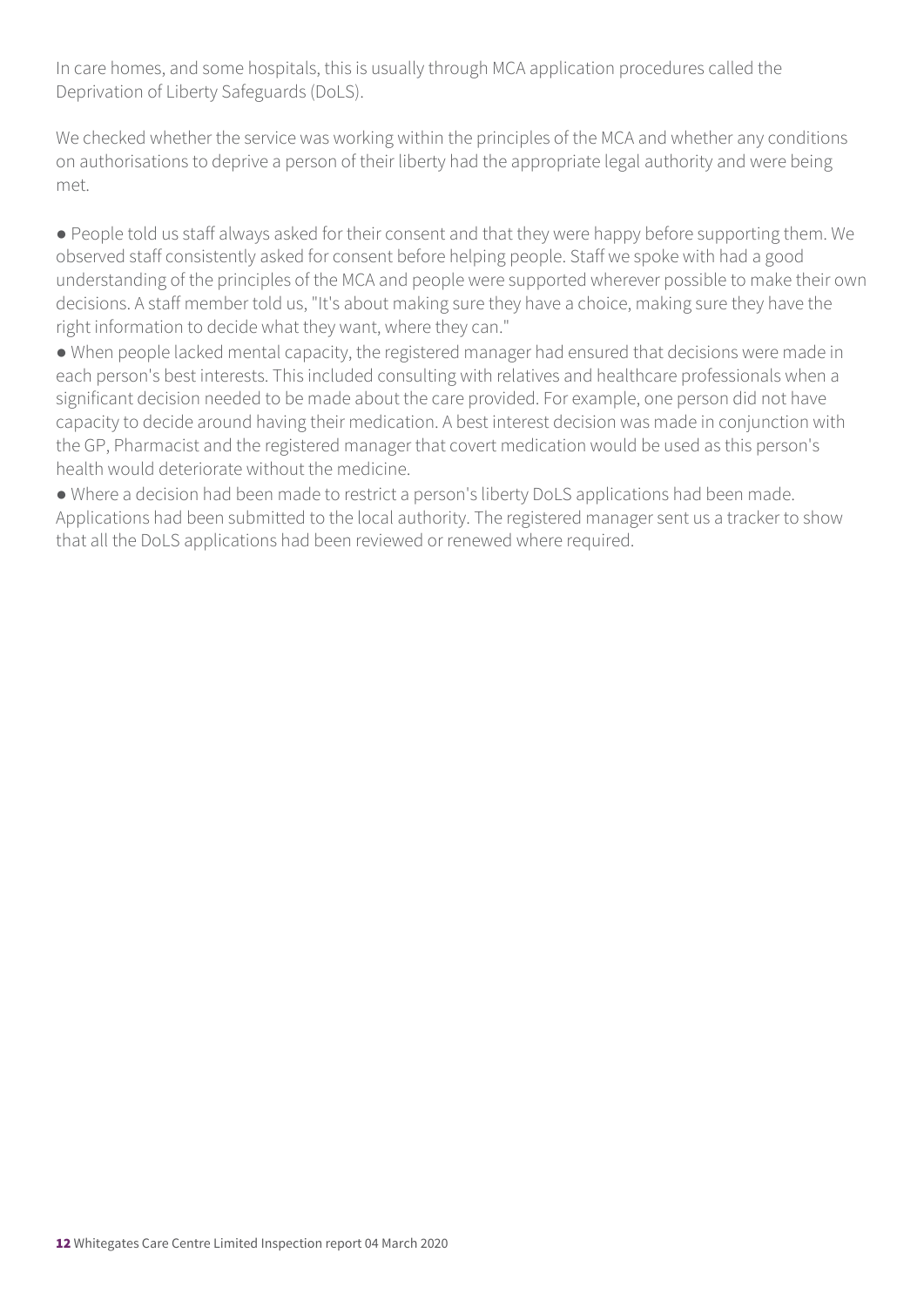### Is the service caring?

# Our findings

Caring – this means we looked for evidence that the service involved people and treated them with compassion, kindness, dignity and respect.

At the last inspection this key question was rated as good. At this inspection this key question has remained the same.

Good: This meant people were supported and treated with dignity and respect; and involved as partners in their care.

Ensuring people are well treated and supported; respecting equality and diversity

- People told us staff were kind and caring towards them. One person told us, "Yeah they [staff] are kind." Another person told us, "Yes always." When asked if they felt staff were kind and caring.
- Relatives told us they felt staff were caring towards their loved one. A relative told us, "Yes they are [caring]. [Carer] is lovely and plays cards with my Mum and talks about the old days with her."
- Staff spoke to people in a caring manner and acted to reassure people when they needed it. One person had become upset and said to staff, "I am stupid." We observed the staff member reassure this person in a kind and caring manner taking time to ensure the person could settle. We observed staff complementing people on their new haircut after they had seen the hairdresser. People had smiled when receiving the compliments.
- A professional told us, "When I have been here staff have always been engaging with people, supporting them to keep positive and happy. Staff are always so calm and reassuring with people."

Supporting people to express their views and be involved in making decisions about their care

● People's religious wishes were respected, and people were supported as needed to continue practicing their chosen faith. One person had a specific diet due to their religion. The provider has ensured that a representative acting on their behalf who is of the same faith visits the person to discuss any religious needs. ●Staff asked people what they wanted to do and offered choices to meet people's needs. We observed a

member of staff supporting a person and being patient, offering choices about what the person might want to do for lunch. The staff member worked through the choices and ensured the person understood. This enabled the person to make a choice to go into the dining room for lunch.

● People and relatives had input into the reviews for care plans. We saw from records that care plans were reviewed, and a tracker was in place to highlight when a review was due. Relatives told us, "Yes I am aware and was involved [with the care plan and review]." Another relative told us, "My step daughter is [involved in the reviews]."

Respecting and promoting people's privacy, dignity and independence

- Staff were respectful of people's needs, for example making sure they were at the same level as people when they spoke with them. We observed staff at lunch ensuring they approached people who were sat in chairs at their level and addressed them in a caring a respectful way.
- Staff were respectful of people's personal space and ensured they asked permission from people. We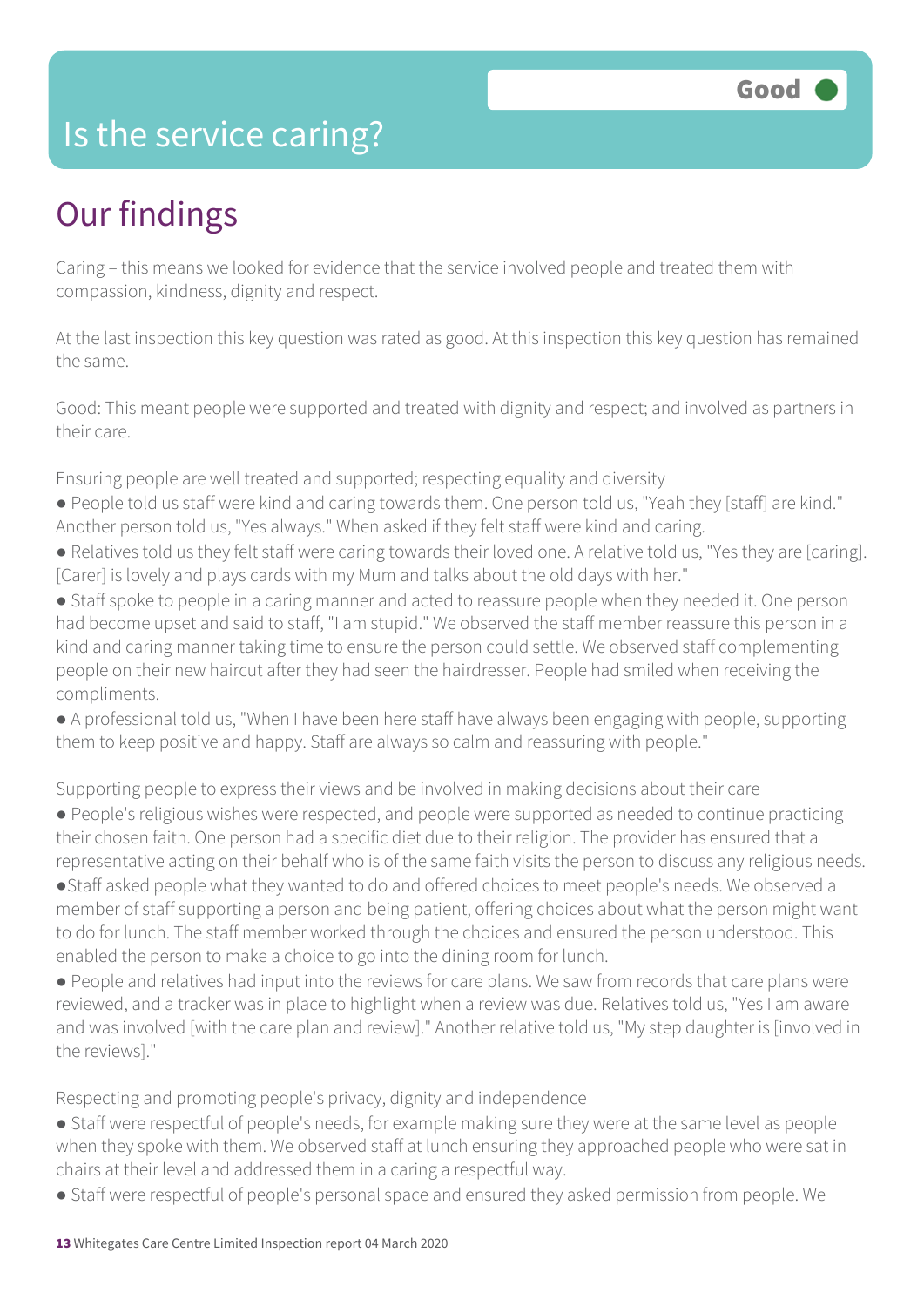observed staff knocking on people's doors before entering. Staff always told people who they were and what they needed before entering a person's room.

● Staff understood the positive impact supporting people to maintain their independence had on people's wellbeing. One staff member said, "We do have a lot of people who rely on us to do things for them, I do try and encourage people where I can to do as much for themselves as they are able to. People here have different needs so it's about being open and supporting people to achieve the best they can."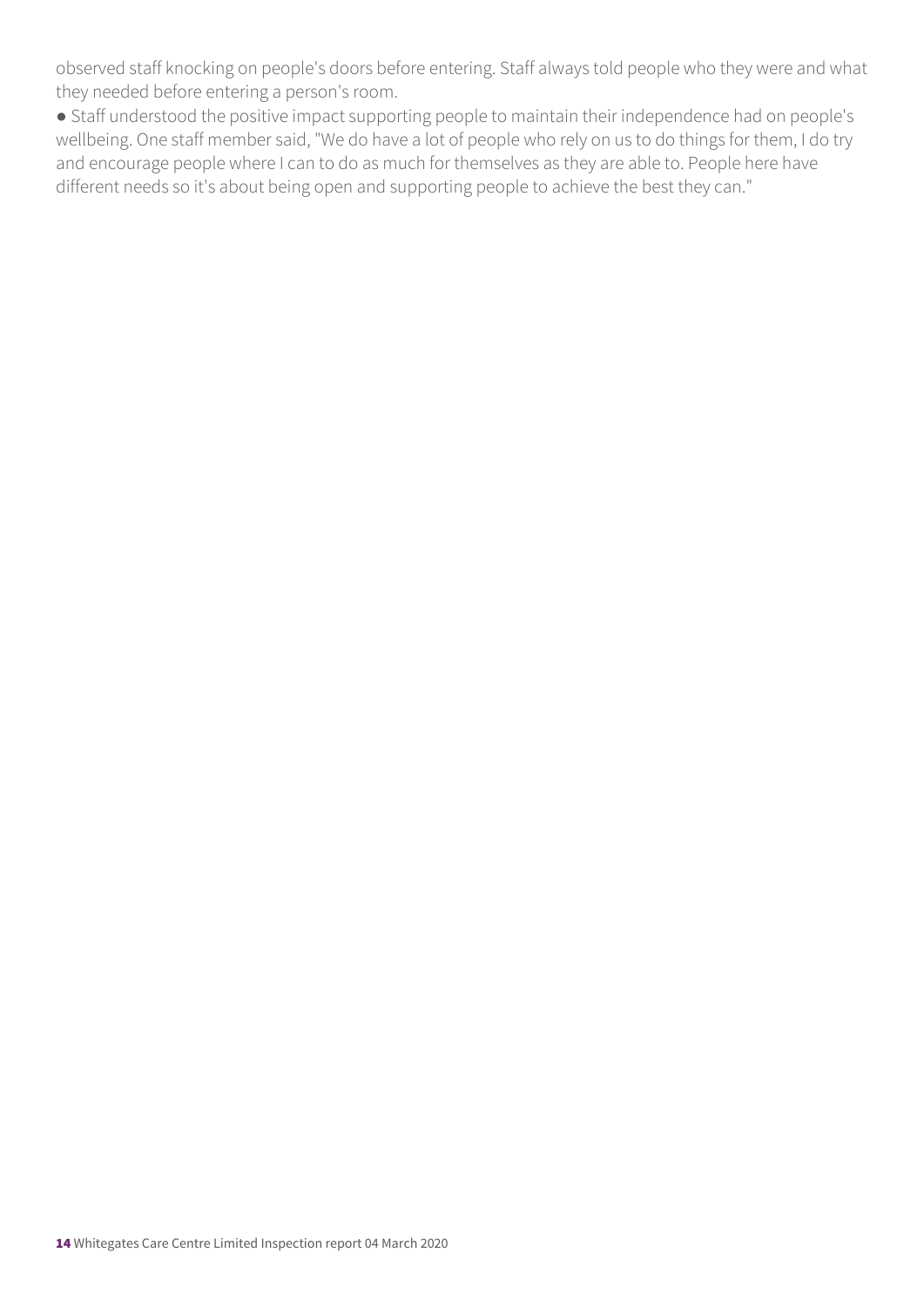### Is the service responsive?

# Our findings

Responsive – this means we looked for evidence that the service met people's needs.

At the last inspection this key question was rated as good. At this inspection this key question has remained the same.

Good: This meant people's needs were met through good organisation and delivery.

Planning personalised care to ensure people have choice and control and to meet their needs and preferences

- People's care plans contained the relevant information based on their needs. People who were identified as having behaviours that challenge had guidance in place for staff in how to support the person. For example, one person who could become anxious there was guidance directing staff to speak calmly and offer a distraction or something else for the person to focus on.
- People had care plans which had been developed by gathering information from them. Families were included to build a picture about each person care needs, preferences and history. People's care records provided information about their life history, cultural and spiritual needs and activities they enjoyed. A staff member told us, "In the care plan there is an activity and interests' section. I am updating every month with additional information that I receive from people or families."
- Staff responded to people's needs and care plans contained detailed guidance for them to follow. For example, one person who had come into the home from hospital with pressure sores on both heels. They had a wound care chart which had been accurately recorded. They also had photographs which were dated showing the improvements this person had made. A relative commented, "I would like to thank [registered manager] and all your staff for looking after [person] and getting her pressure sores sorted. I only saw lovely, friendly staff and good food."

### Meeting people's communication needs

Since 2016 onwards all organisations that provide publicly funded adult social care are legally required to follow the Accessible Information Standard (AIS). The standard was introduced to make sure people are given information in a way they can understand. The standard applies to all people with a disability, impairment or sensory loss and in some circumstances to their carers.

- There was information in place to enable the provider to meet the requirements of the Accessible Information Standard (AIS). Each person had a communication care plan, recording any visual problems or hearing loss and instruction for staff about how to help people communicate effectively.
- One person who was registered blind had guidance within their care plan to guide staff around supporting them. Staff were also aware of how this person chose to communicate. A staff member told us this person would raise their hand in the air as a way of signalling they needed some support. Staff also stated they would read any letters or correspondence to the person. This included reading through the care plan with them, so they had the option to voice their opinion.

Supporting people to develop and maintain relationships to avoid social isolation; support to follow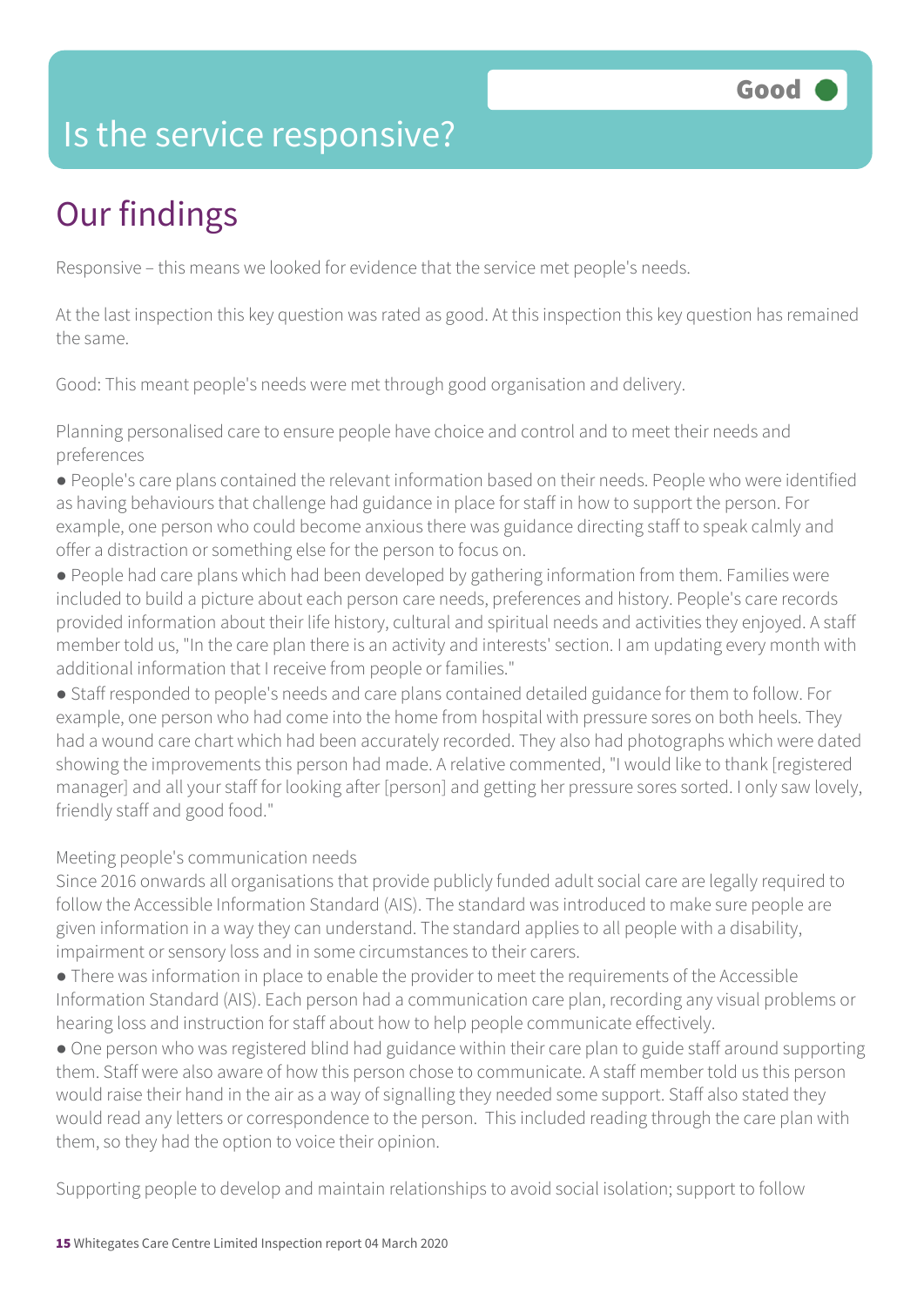interests and to take part in activities that are socially and culturally relevant to them

● The provider had employed two well-being coordinators to develop activities for people. This meant that activities could be facilitated seven days a week. As a result, people had well developed activity plans which had sought views and feedback from people living in the home. A person told us, "We do a lot of activities here. We have got two full-time staff on it now. There is lots of entertainment coming in."

● Staff understood that each person was an individual and provided activities tailored to them. For example, baking club, gardening and arts and crafts were areas of interest people had asked to be included in the activity scheduling. There was a weekly activity calendar in the entrance area, so people knew what would be taking place.

● Staff adopted an inclusive attitude for everyone in the home to reduce the risk of social isolation. People who were mainly cared for in bed or chose to remain in their rooms were included in the planning for activities. Well-being staff ensured they visited people in their rooms each day. A staff member told us, "Most of our residents are quite frail in bed. Some just want you there for some emotional support and to have company. Some will play a board game with you or do some exercises with you. I don't want people to be isolated."

● People had taken part in trips or visits out into the community. At Christmas staff had organised for people to attend Hampton Court Palace to go ice skating. Staff made sure the event was accessible to people, such as people in wheelchairs. Whitegates were the first home to support people to go ice skating under the providers services. After it's success the provider made it a companywide activity for people in their other homes. A person who attended the event had commented, "Today has brought back such special memories of when I used to go ice skating many years ago. We're very grateful to the staff at Whitegates for arranging such a lovely day out for us."

#### Improving care quality in response to complaints or concerns

● The provider had a complaints policy which people, relatives and staff knew how to utilise. We saw where complaints were made, these were investigated, and the complaints policy followed by the registered manager. The registered manager reviewed complaints with the regional manager to ensure complaints had been responded to in line with policy.

● People and relatives told us they felt comfortable raising any complaints or concerns to management. A person told us, "If I need to mention anything then I can speak to staff or the manager. I wouldn't hesitate in telling them if something was wrong." A relative told us, "I have mentioned a few things to the manager before and they have been sorted, I have not needed to complain formally but I would know how to If I ever needed to."

### End of life care and support

● People were supported at end of life by staff who were knowledgeable and were aware of national best practice guidance. The service had been accredited and implemented a national standard (Gold Standard Framework) for people with palliative care needs. This involved a holistic approach catering for the person and their loved ones ensuring there was good communication.

● The management team and staff had established close links with a local hospice. Staff from the hospice would attend the home to review medication, check pain management, positioning and mouth care. This ensured that people experienced a comfortable, dignified and pain-free death.

● People's preferences relating to end of life were recorded. This included funeral arrangements and preferences relating to support. The home ensured these preferences took account on people's cultural and spiritual needs. One person had details in their care plan relating to their religion and taking into account their cultural needs following end of life.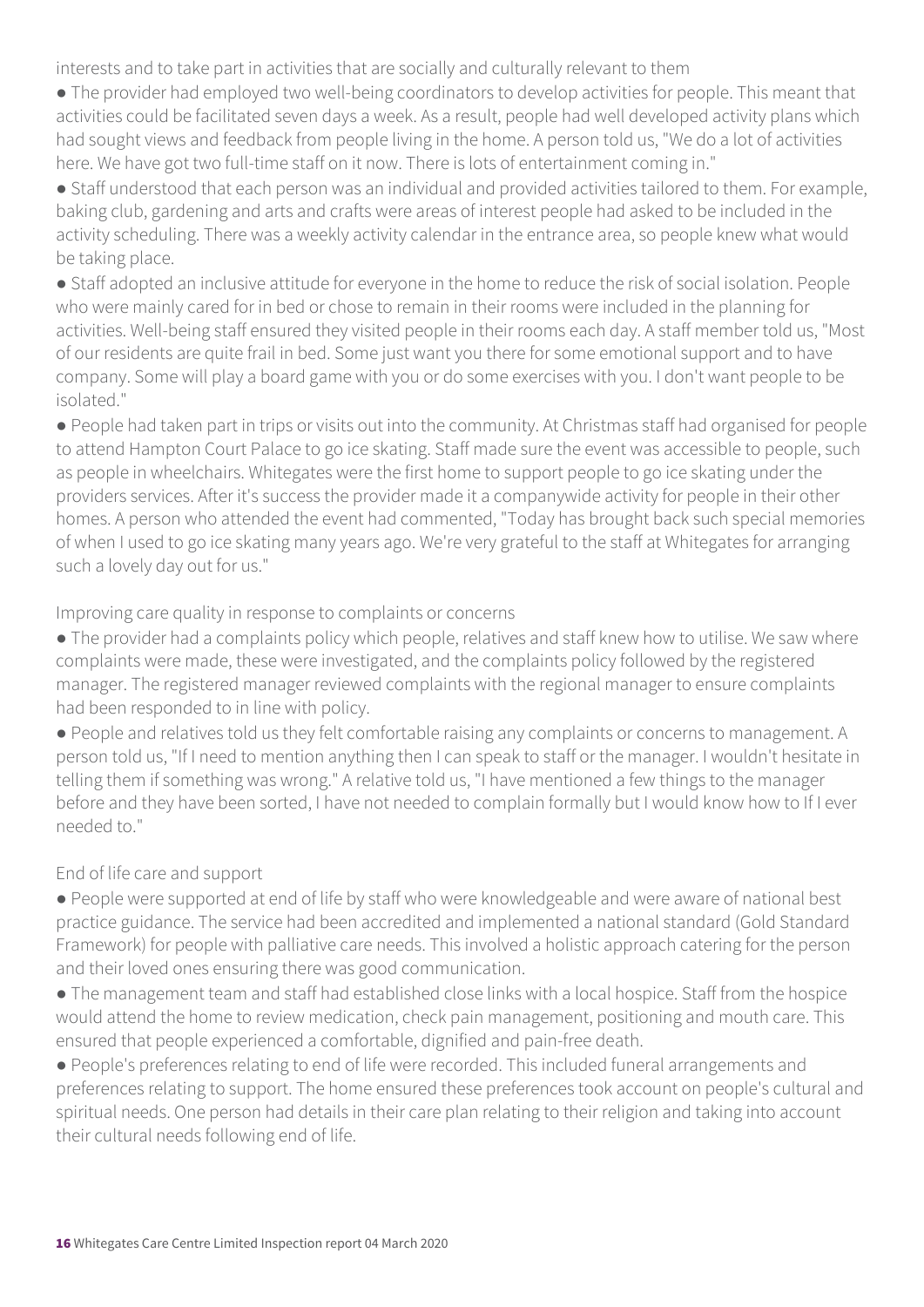### Is the service well-led?

# Our findings

Well-Led – this means we looked for evidence that service leadership, management and governance assured high-quality, person-centred care; supported learning and innovation; and promoted an open, fair culture.

At the last inspection this key question was rated as good. At this inspection this key question has deteriorated to requires improvement.

Requires improvement: This meant the service management and leadership was inconsistent. Leaders and the culture they created did not always support the delivery of high-quality, person-centred care.

Managers and staff being clear about their roles, and understanding quality performance, risks and regulatory requirements

● The provider had quality assurance systems in place which were not always effective. The provider and registered manager had previously identified issues with recording of fluids. However, Quality checks on food and fluid charts had not been maintained to ensure improvements had taken place as they had not identified the shortfalls we found on inspection. Staff felt that management were aware of the issues but had not suitably resolved them.

● Some staff members told us they did not always have confidence that records were being kept accurately. Some staff told us they felt there was an over reliance on permanent staff to check records being made by some agency staff. This put more pressure on staff members to complete additional checks and despite this and reminders being given there were still gaps in recording of information. Staff felt that management were aware of the issues but had not suitably resolved them.

We have recommended that the provider ensure checks are in place to ensure quality is being maintained with fluid charts and the recording of information by staff.

● Nurses conducted observations to ensure safe practice was maintained by staff. These observations included communication, attitude of the care worker, delivery of personal care, meals, manual handling and medicines administration.

● Although we found shortfalls with some quality audit processes the provider conducted other quality checks to drive improvement. For example, a wound care audit had been conducted regularly to ensure best practice was being followed. The audit processes found that people were receiving the correct care and wounds had improved and healed. Other examples of quality checks were health and safety, medicines, fire safety and call bell audit.

Promoting a positive culture that is person-centred, open, inclusive and empowering, which achieves good outcomes for people

● Overall relatives and people were positive about the management team at Whitegates. A relative told us, "[Registered manager] always comes over and chats. Everybody is so friendly and chatty." Another relative commented, "There is a great deal of humanity in this home and [registered manager] leads by the example that she sets."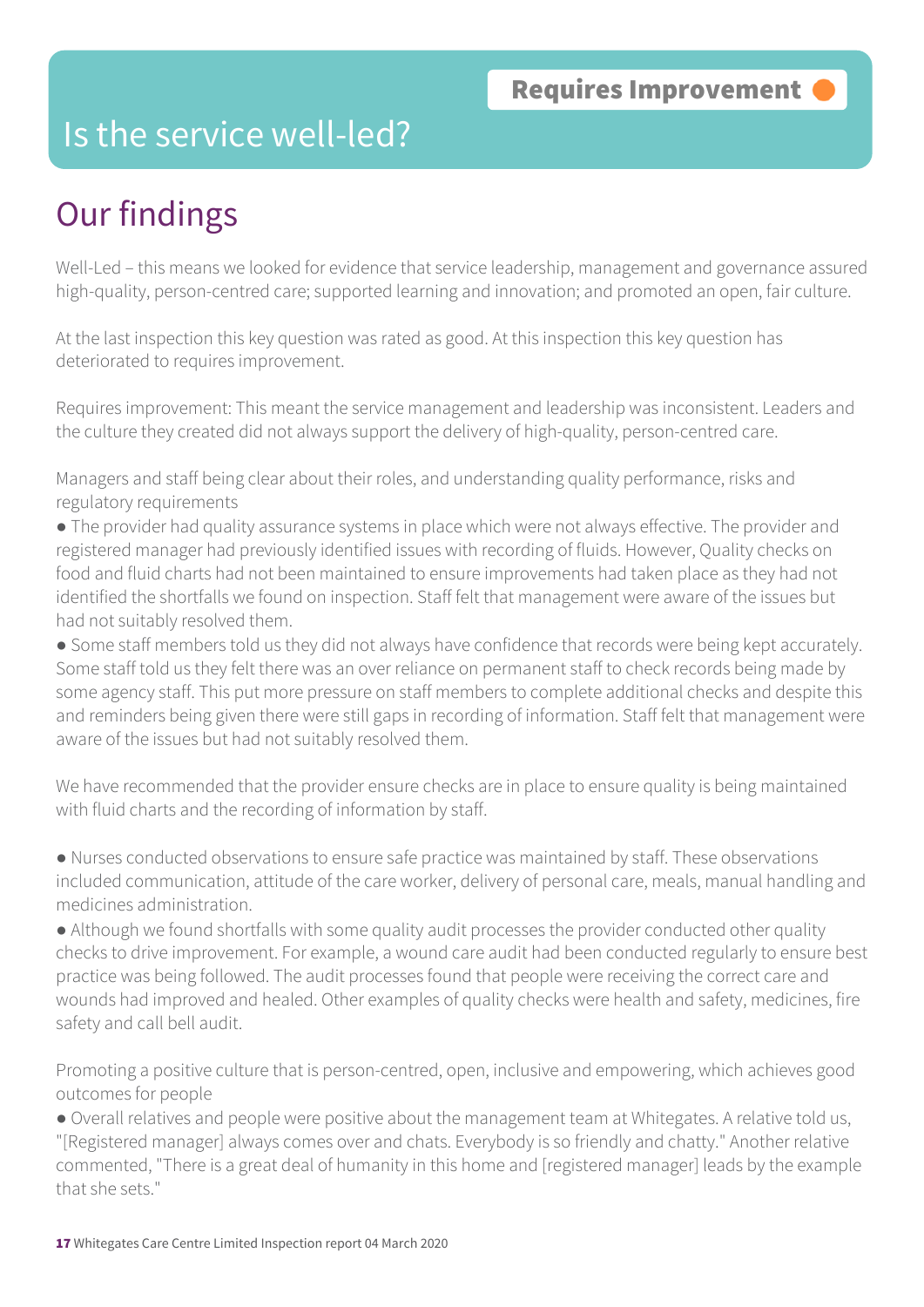● People told us they were happy living at the home. A person told us, "It is very, very nice." Another person told us, "I think it is brilliant. I am very pleased."

● Staff were complimentary of the support they received from the management team. A staff member told us, "I can go to the nurse or to the deputy manager. [Deputy manager] is really helpful. She is very nice and easy to talk to. [Registered manager] always goes around in the mornings, she always talks to the carers." Another staff member told us, "[The Registered manager] door is always open. She is never too busy."

How the provider understands and acts on the duty of candour, which is their legal responsibility to be open and honest with people when something goes wrong

- The provider met their responsibilities in relation to duty of candour. We saw from records that families had been notified of any incidents or accidents and apologies had been given as and when required.
- Services that provide health and social care to people are required to inform the Care Quality Commission (CQC), of important events that happen in the service. The registered manager was aware of their responsibilities and had systems in place to report appropriately to CQC about reportable events.

Engaging and involving people using the service, the public and staff, fully considering their equality characteristics

- People and their relatives were encouraged to contribute their views on an ongoing basis through a survey which was sent out quarterly. We saw feedback had been gathered had been analysed by the registered manager and regional manager. All the responses received had been positive from the most recent survey and this data had been shared with staff.
- People and relatives' meetings were held regularly at the home. This enabled people and their families to have their say and hear updates. We observed from records the registered manager gave feedback to people around issues that had been raised at the previous meeting. For example, feedback was given at the latest meeting around night staffing and clothing being damaged. Reassurances had been given to families over the amount of staff on duty at night and all staff had been spoken to around the handling of clothing and ensuring any damages were reported immediately.
- Regular staff meetings took place to give staff an opportunity to discuss any changes to the organisation, working practices and raise any suggestions. Separate meetings took place for nursing staff, care staff and maintenance staff. Any action points were noted, and feedback given for improvement. For example, it was noted that there had not been enough space to record people's daily activities, so a new form was designed and implemented based on this feedback. This enabled all one to one activity with people to be recorded.

Continuous learning and improving care; Working in partnership with others

- The service had developed a close working relationship with the community mental health team (CMHT). We observed from people's records that the CMHT had been working with people within the home around their mental health.
- The service worked in partnership with health and social care professionals to ensure people received support to meet their needs. Close links had been developed with the GP, tissue viability nurse (TVN) and speech and language therapists.
- Records showed the provider worked closely in partnership with the safeguarding team and multidisciplinary teams to support safe care provision. Advice was sought, and referrals were made in a timely manner which allowed continuity of care.
- The management team attended various events and forums to share best practice and look for learning opportunities. The regional manager told us the management team link in with the local Clinical Commissioning Group (CCG) in order to attend meetings.